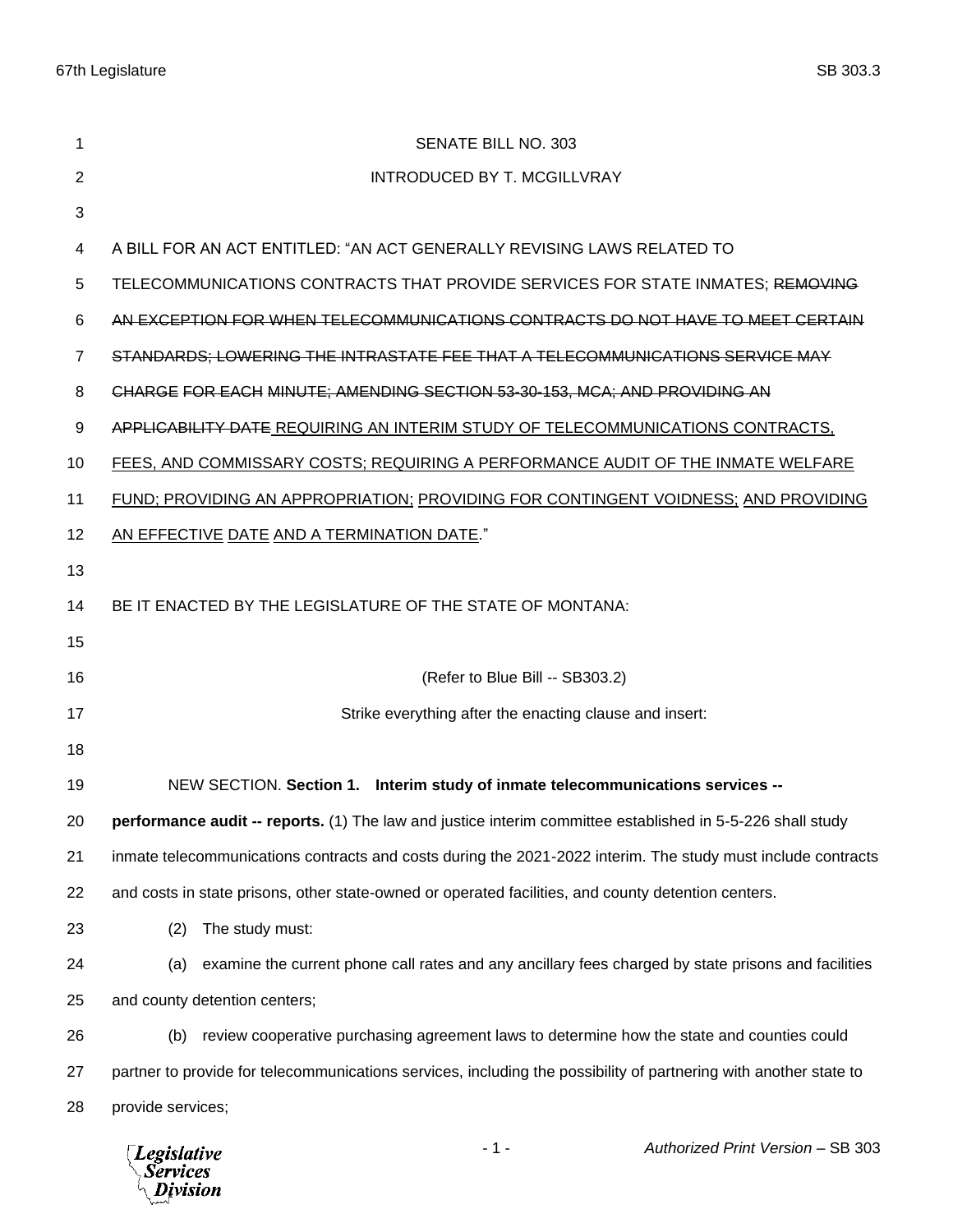## 67th Legislature SB 303.3

 (c) review methods used in other states to provide telecommunications services to state and local inmates, including whether states use general fund appropriations to subsidize phone rates for inmates; (d) review studies to determine if inmate recidivism is lowered by continued contact with families and friends while incarcerated; (e) examine the statutory basis for the inmate welfare fund, including funding sources for the fund and expenditures from it; (f) review federal rate caps for interstate calls from state prisons and detention centers and any effects federal law might have on state and local telecommunications contracts; and (g) determine, if possible, the lowest cost that could be assessed to inmates in state and county facilities for phone calls. (3) The law and justice interim committee shall consult with the department of corrections, county sheriffs and detention center administrators, families of incarcerated or detained individuals and organizations advocating on their behalf, telecommunications services providers, and other stakeholders the committee considers necessary. (4) All aspects of the study must be concluded prior to September 15, 2022. Final results of the study must be reported to the 68th legislature. (5) The legislative audit division shall conduct a performance audit of the inmate welfare fund and report results of the audit to the legislative audit committee, the law and justice interim committee, and the 68th legislature. NEW SECTION. **Section 2. Appropriation**. There is appropriated \$500 from the general fund to the legislative services division for the biennium beginning July 1, 2021. The appropriation must be used for the purposes of conducting the study required by [section 1]. Unused funds must revert to the general fund. NEW SECTION. **Section 3. Contingent voidness**. (1) Pursuant to Joint Rule 40-65, if [this act] does not include an appropriation prior to being transmitted to the governor, then [this act] is void. (2) If the appropriation in [section 2] is vetoed, then [this act] is void.